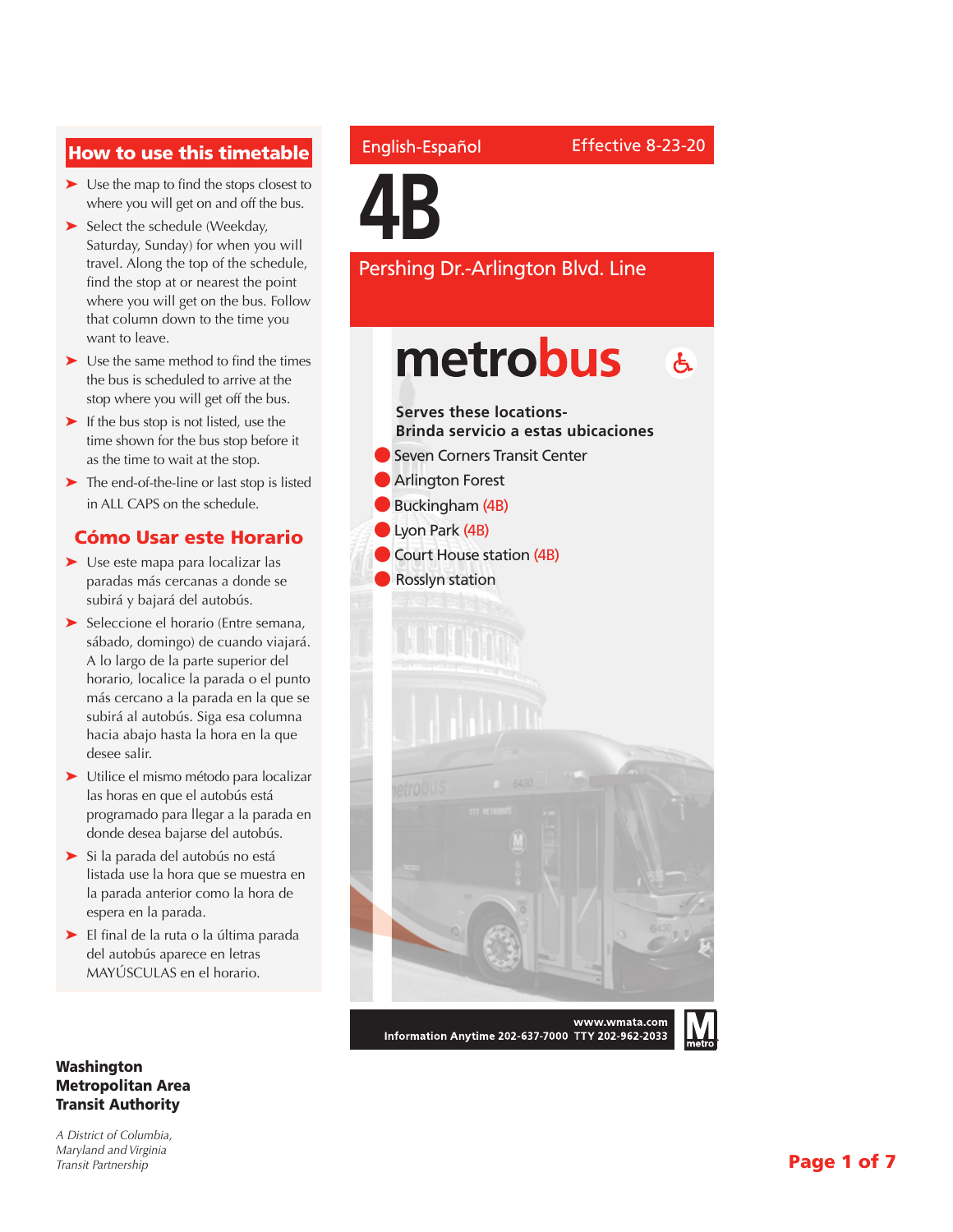

Page 2 of 7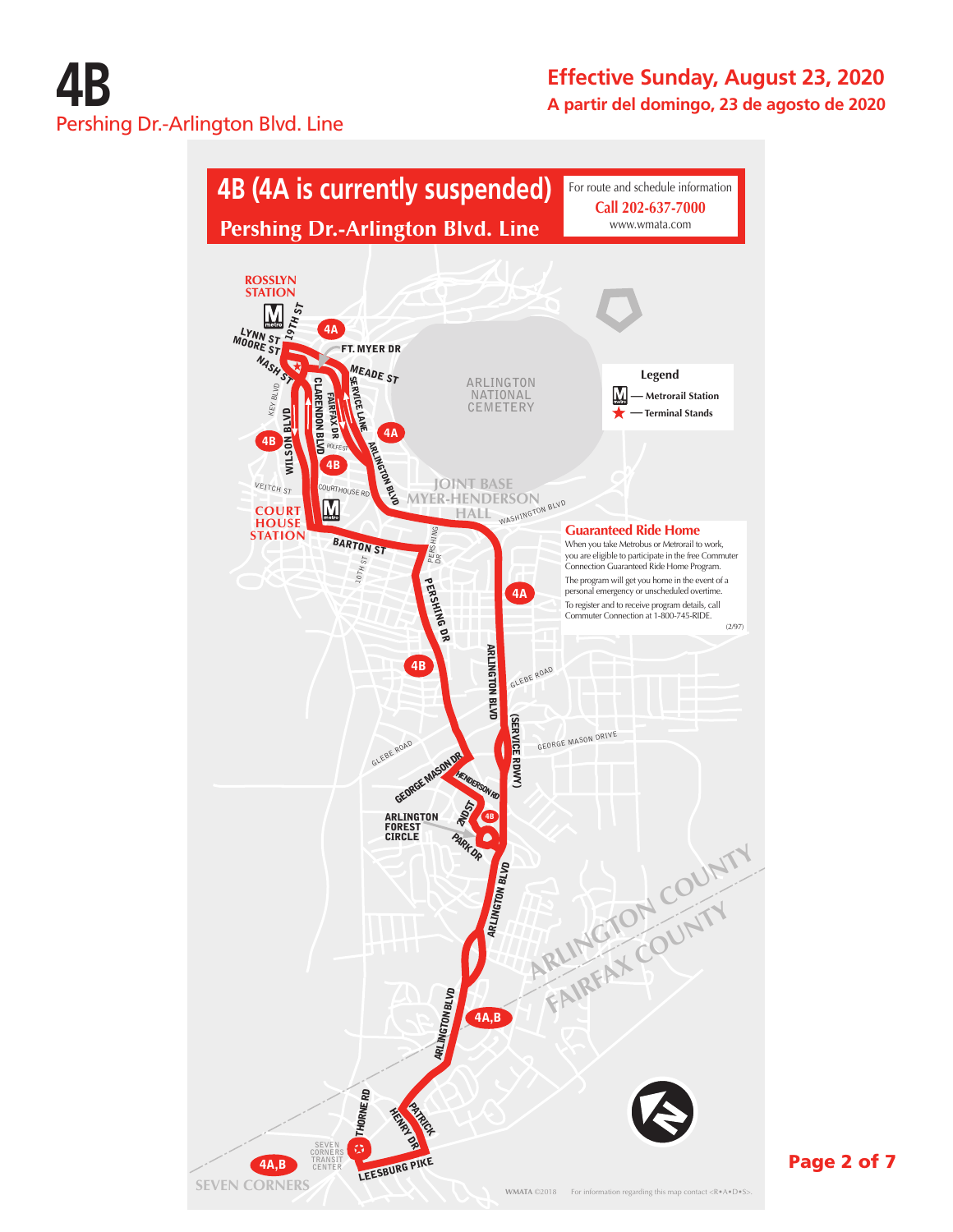|                        |                                                     | Eastbound To Rosslyn station                       |                                            |                                   |                                             |                                                           |                     |
|------------------------|-----------------------------------------------------|----------------------------------------------------|--------------------------------------------|-----------------------------------|---------------------------------------------|-----------------------------------------------------------|---------------------|
|                        |                                                     | <b>Monday thru Friday</b> - De Lunes a viernes     |                                            |                                   |                                             |                                                           |                     |
| Route<br><b>Number</b> | Seven<br><b>Corners</b><br><b>Transit</b><br>Center | Patrick<br>Henry<br>Dr.<br>&<br>Arlington<br>Blvd. | Park<br>Dr. &<br><b>Arlington</b><br>Blvd. | Pershing<br>Dr. &<br>Glebe<br>Rd. | <b>Barton</b><br>$St.$ &<br>Pershing<br>Dr. | Clarendon<br>Blvd. &<br>Uhle St.<br>(Court<br>House)<br>М | <b>ROSSLYN</b><br>М |
|                        |                                                     |                                                    | <b>AM Service — Servicio matutino</b>      |                                   |                                             |                                                           |                     |
| 4B                     | 5:05                                                | 5:10                                               | 5:16                                       | 5:22                              | 5:27                                        | 5:32                                                      | 5:37                |
| 4B                     | 5:35                                                | 5:40                                               | 5:46                                       | 5:52                              | 5:57                                        | 6:02                                                      | 6:07                |
| 4B                     | 6:05                                                | 6:10                                               | 6:17                                       | 6:24                              | 6:29                                        | 6:35                                                      | 6:40                |
| 4B                     | 6:35                                                | 6:40                                               | 6:47                                       | 6:54                              | 6:59                                        | 7:05                                                      | 7:10                |
| 4B                     | 7:05                                                | 7:10                                               | 7:17                                       | 7:24                              | 7:29                                        | 7:35                                                      | 7:40                |
| 4B                     | 7:35                                                | 7:42                                               | 7:50                                       | 7:58                              | 8:04                                        | 8:10                                                      | 8:17                |
| 4B                     | 8:05                                                | 8:12                                               | 8:20                                       | 8:28                              | 8:34                                        | 8:40                                                      | 8:47                |
| 4B                     | 8:35                                                | 8:42                                               | 8:50                                       | 8:58                              | 9:04                                        | 9:10                                                      | 9:17                |
| 4B                     | 9:05                                                | 9:11                                               | 9:17                                       | 9:24                              | 9:29                                        | 9:35                                                      | 9:40                |
| 4B                     | 9:35                                                | 9:41                                               | 9:47                                       | 9:54                              | 9:59                                        | 10:05                                                     | 10:10               |
| 4B                     | 10:05                                               | 10:11                                              | 10:17                                      | 10:24                             | 10:29                                       | 10:35                                                     | 10:40               |
| 4B                     | 10:35                                               | 10:41                                              | 10:47                                      | 10:53                             | 10:58                                       | 11:03                                                     | 11:08               |
| 4B                     | 11:05                                               | 11:11                                              | 11:17                                      | 11:23                             | 11:28                                       | 11:33                                                     | 11:38               |
| 4B                     | 11:35                                               | 11:41                                              | 11:47                                      | 11:53                             | 11:58                                       | 12:03                                                     | 12:08               |
|                        |                                                     |                                                    | <b>PM Service — Servicio vespertino</b>    |                                   |                                             |                                                           |                     |
| 4B                     | 12:05                                               | 12:11                                              | 12:17                                      | 12:23                             | 12:28                                       | 12:33                                                     | 12:38               |
| 4B                     | 12:35                                               | 12:41                                              | 12:47                                      | 12:53                             | 12:58                                       | 1:03                                                      | 1:08                |
| 4B                     | 1:05                                                | 1:11                                               | 1:17                                       | 1:23                              | 1:28                                        | 1:33                                                      | 1:38                |
| 4B                     | 1:35                                                | 1:41                                               | 1:47                                       | 1:53                              | 1:58                                        | 2:03                                                      | 2:08                |
| 4B                     | 2:05                                                | 2:11                                               | 2:17                                       | 2:23                              | 2:28                                        | 2:33                                                      | 2:38                |
| 4B                     | 2:35                                                | 2:41                                               | 2:47                                       | 2:53                              | 2:58                                        | 3:03                                                      | 3:08                |
| 4B                     | 3:05                                                | 3:11                                               | 3:17                                       | 3:23                              | 3:28                                        | 3:33                                                      | 3:38                |
| 4B                     | 3:35                                                | 3:41                                               | 3:47                                       | 3:53                              | 3:58                                        | 4:03                                                      | 4:08                |
| 4B                     | 4:05                                                | 4:12                                               | 4:19                                       | 4:26                              | 4:31                                        | 4:37                                                      | 4:42                |
| 4B                     | 4:35                                                | 4:42                                               | 4:49                                       | 4:56                              | 5:01                                        | 5:07                                                      | 5:12                |
| 4B                     | 5:05                                                | 5:12                                               | 5:19                                       | 5:26                              | 5:31                                        | 5:37                                                      | 5:42                |
| 4B                     | 5:35                                                | 5:42                                               | 5:49                                       | 5:56                              | 6:01                                        | 6:07                                                      | 6:12                |
| 4B                     | 6:05                                                | 6:11                                               | 6:17                                       | 6:23                              | 6:28                                        | 6:33                                                      | 6:38                |
| 4B                     | 6:35                                                | 6:41                                               | 6:47                                       | 6:53                              | 6:58                                        | 7:03                                                      | 7:08                |
| 4B                     | 7:05                                                | 7:11                                               | 7:17                                       | 7:23                              | 7:28                                        | 7:33                                                      | 7:38                |
| 4B                     | 7:35                                                | 7:40                                               | 7:45                                       | 7:51                              | 7:55                                        | 7:59                                                      | 8:03                |
| 4B                     | 8:05                                                | 8:10                                               | 8:15                                       | 8:21                              | 8:25                                        | 8:29                                                      | 8:33                |
| 4B                     | 8:35                                                | 8:40                                               | 8:45                                       | 8:51                              | 8:55                                        | 8:59                                                      | 9:03                |
| 4B                     | 9:05                                                | 9:09                                               | 9:14                                       | 9:19                              | 9:23                                        | 9:27                                                      | 9:31                |
| 4B                     | 9:35                                                | 9:39                                               | 9:44                                       | 9:49                              | 9:53                                        | 9:57                                                      | 10:01               |
| 4B                     | 10:05                                               | 10:09                                              | 10:14                                      | 10:19                             | 10:23                                       | 10:27                                                     | 10:31               |
| 4B                     | 10:50                                               | 10:54                                              | 10:59                                      | 11:04                             | 11:08                                       | 11:12                                                     | 11:16               |
| 4B                     | 11:35                                               | 11:39                                              | 11:44                                      | 11:49                             | 11:53                                       | 11:57                                                     | 12:01               |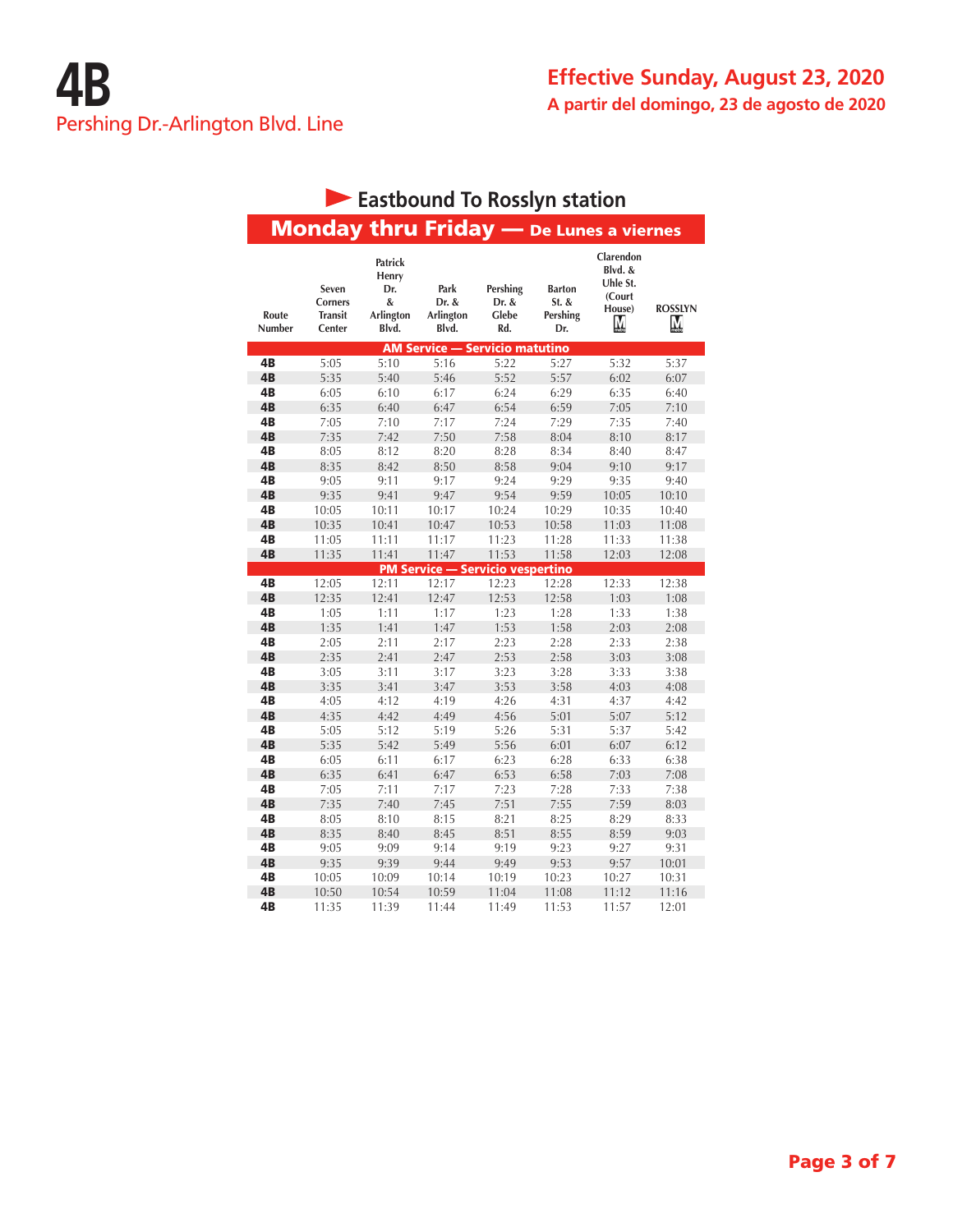# **Westbound to Seven Corners Transit Center**

# Monday thru Friday — De Lunes a viernes

| Route<br>Number | Rosslyn<br>Μ | Wilson<br>Blvd. &<br>Veitch St.<br>(Court<br>House)<br>М | <b>Barton</b><br>$St.$ &<br>Preshing<br>Dr. | Pershing<br>Dr. &<br>Glebe<br>Rd                 | Park<br>Dr. &<br>Arlington<br>Blvd. | <b>Patrick</b><br>Henry<br>Dr.<br>&<br>Arlington<br>Blvd. | <b>SEVEN</b><br><b>CORNERS</b><br><b>Transit</b><br>Center |
|-----------------|--------------|----------------------------------------------------------|---------------------------------------------|--------------------------------------------------|-------------------------------------|-----------------------------------------------------------|------------------------------------------------------------|
|                 |              |                                                          |                                             | <b>AM Service - Servicio matutino</b>            |                                     |                                                           |                                                            |
| 4B              | 5:45         | 5:51                                                     | 5:55                                        | 6:00                                             | 6:07                                | 6:15                                                      | 6:19                                                       |
| 4 <sub>B</sub>  | 6:15         | 6:21                                                     | 6:25                                        | 6:30                                             | 6:37                                | 6:45                                                      | 6:49                                                       |
| 4B              | 6:45         | 6:51                                                     | 6:55                                        | 7:00                                             | 7:07                                | 7:15                                                      | 7:19                                                       |
| 4B              | 7:15         | 7:21                                                     | 7:25                                        | 7:30                                             | 7:37                                | 7:45                                                      | 7:49                                                       |
| 4B              | 7:45         | 7:53                                                     | 7:57                                        | 8:02                                             | 8:09                                | 8:19                                                      | 8:23                                                       |
| 4B              | 8:15         | 8:23                                                     | 8:27                                        | 8:32                                             | 8:39                                | 8:49                                                      | 8:53                                                       |
| 4B              | 8:45         | 8:53                                                     | 8:57                                        | 9:02                                             | 9:09                                | 9:19                                                      | 9:23                                                       |
| 4B              | 9:15         | 9:23                                                     | 9:27                                        | 9:32                                             | 9:39                                | 9:49                                                      | 9:53                                                       |
| 4B              | 9:45         | 9:53                                                     | 9:57                                        | 10:02                                            | 10:09                               | 10:19                                                     | 10:23                                                      |
| 4B              | 10:15        | 10:23                                                    | 10:27                                       | 10:32                                            | 10:39                               | 10:49                                                     | 10:53                                                      |
| 4B              | 10:45        | 10:53                                                    | 10:57                                       | 11:02                                            | 11:09                               | 11:19                                                     | 11:23                                                      |
| 4B              | 11:15        | 11:22                                                    | 11:26                                       | 11:31                                            | 11:38                               | 11:46                                                     | 11:50                                                      |
| 4B              | 11:45        | 11:52                                                    | 11:56                                       | 12:01                                            | 12:08                               | 12:16                                                     | 12:20                                                      |
| 4B              | 12:15        | 12:22                                                    | 12:26                                       | <b>PM Service - Servicio vespertino</b><br>12:31 | 12:38                               | 12:46                                                     | 12:50                                                      |
| 4B              |              | 12:52                                                    | 12:56                                       |                                                  |                                     |                                                           |                                                            |
| 4B              | 12:45        |                                                          |                                             | 1:01                                             | 1:08                                | 1:16                                                      | 1:20                                                       |
| 4B              | 1:15<br>1:45 | 1:22<br>1:52                                             | 1:26<br>1:56                                | 1:31<br>2:01                                     | 1:38<br>2:08                        | 1:46<br>2:16                                              | 1:50                                                       |
| 4B              | 2:15         | 2:23                                                     | 2:28                                        | 2:34                                             | 2:42                                | 2:51                                                      | 2:20<br>2:55                                               |
| 4B              | 2:45         | 2:53                                                     | 2:58                                        | 3:04                                             | 3:12                                | 3:21                                                      | 3:25                                                       |
| 4B              | 3:15         | 3:23                                                     | 3:28                                        | 3:34                                             | 3:42                                | 3:51                                                      | 3:55                                                       |
| 4 <sub>B</sub>  | 3:45         | 3:53                                                     | 3:58                                        | 4:04                                             | 4:12                                | 4:21                                                      | 4:25                                                       |
| 4B              | 4:15         | 4:23                                                     | 4:28                                        | 4:34                                             | 4:42                                | 4:52                                                      | 4:57                                                       |
| 4B              | 4:45         | 4:53                                                     | 4:58                                        | 5:04                                             | 5:12                                | 5:22                                                      | 5:27                                                       |
| 4B              | 5:15         | 5:23                                                     | 5:28                                        | 5:34                                             | 5:42                                | 5:52                                                      | 5:57                                                       |
| 4 <sub>B</sub>  | 5:45         | 5:53                                                     | 5:58                                        | 6:04                                             | 6:12                                | 6:22                                                      | 6:27                                                       |
| 4B              | 6:15         | 6:22                                                     | 6:27                                        | 6:33                                             | 6:39                                | 6:47                                                      | 6:51                                                       |
| 4 <sub>B</sub>  | 6:45         | 6:52                                                     | 6:57                                        | 7:03                                             | 7:09                                | 7:17                                                      | 7:21                                                       |
| 4B              | 7:15         | 7:22                                                     | 7:27                                        | 7:32                                             | 7:38                                | 7:44                                                      | 7:47                                                       |
| 4B              | 7:45         | 7:52                                                     | 7:57                                        | 8:02                                             | 8:08                                | 8:14                                                      | 8:17                                                       |
| 4B              | 8:15         | 8:22                                                     | 8:27                                        | 8:32                                             | 8:38                                | 8:44                                                      | 8:47                                                       |
| 4B              | 8:45         | 8:52                                                     | 8:57                                        | 9:02                                             | 9:08                                | 9:14                                                      | 9:17                                                       |
| 4B              | 9:15         | 9:22                                                     | 9:27                                        | 9:32                                             | 9:38                                | 9:44                                                      | 9:47                                                       |
| 4B              | 9:45         | 9:52                                                     | 9:57                                        | 10:02                                            | 10:08                               | 10:14                                                     | 10:17                                                      |
| 4B              | 10:15        | 10:21                                                    | 10:25                                       | 10:30                                            | 10:35                               | 10:41                                                     | 10:44                                                      |
| 4B              | 10:45        | 10:51                                                    | 10:55                                       | 11:00                                            | 11:05                               | 11:11                                                     | 11:14                                                      |
| 4B              | 11:30        | 11:36                                                    | 11:40                                       | 11:45                                            | 11:50                               | 11:56                                                     | 11:59                                                      |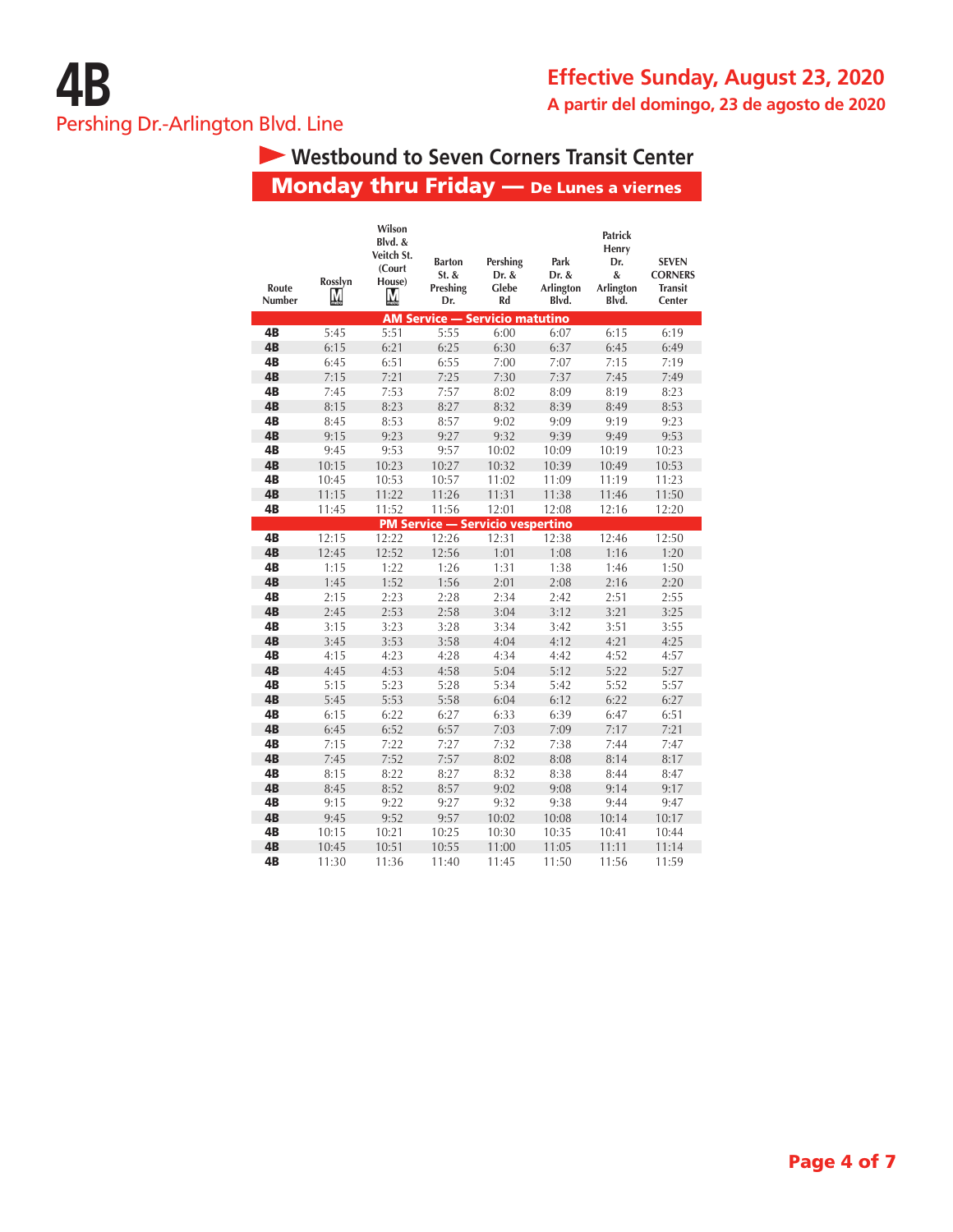| <b>Eastbound To Rosslyn station</b> |                                                     |                                                    |                                               |                                   |                                             |                                                           |                     |  |  |  |  |
|-------------------------------------|-----------------------------------------------------|----------------------------------------------------|-----------------------------------------------|-----------------------------------|---------------------------------------------|-----------------------------------------------------------|---------------------|--|--|--|--|
|                                     | <b>Saturday</b> - Sábados                           |                                                    |                                               |                                   |                                             |                                                           |                     |  |  |  |  |
| Route<br>Number                     | Seven<br><b>Corners</b><br><b>Transit</b><br>Center | Patrick<br>Henry<br>Dr.<br>&<br>Arlington<br>Blvd. | Park<br>Dr. &<br>Arlington<br>Blvd.           | Pershing<br>Dr. &<br>Glebe<br>Rd. | <b>Barton</b><br>$St.$ &<br>Pershing<br>Dr. | Clarendon<br>Blvd. &<br>Uhle St.<br>(Court<br>House)<br>M | <b>ROSSLYN</b><br>M |  |  |  |  |
| 4B                                  | 6:20                                                | 6:25                                               | <b>AM Service - Servicio matutino</b><br>6:31 | 6:37                              | 6:42                                        |                                                           | 6:52                |  |  |  |  |
| 4B                                  | 7:20                                                | 7:25                                               | 7:31                                          | 7:37                              |                                             | 6:47<br>7:47                                              | 7:52                |  |  |  |  |
| 4B                                  | 8:05                                                | 8:10                                               | 8:16                                          | 8:22                              | 7:42<br>8:27                                | 8:32                                                      | 8:37                |  |  |  |  |
| 4B                                  | 8:50                                                | 8:55                                               | 9:01                                          | 9:07                              | 9:12                                        | 9:17                                                      | 9:22                |  |  |  |  |
| 4B                                  | 9:35                                                | 9:42                                               | 9:48                                          | 9:54                              | 9:59                                        | 10:04                                                     | 10:09               |  |  |  |  |
| 4B                                  | 10:20                                               | 10:27                                              | 10:33                                         | 10:39                             | 10:44                                       | 10:49                                                     | 10:54               |  |  |  |  |
| 4B                                  | 11:05                                               | 11:12                                              | 11:18                                         | 11:24                             | 11:29                                       | 11:34                                                     | 11:39               |  |  |  |  |
| 4B                                  | 11:50                                               | 11:57                                              | 12:03                                         | 12:09                             | 12:14                                       | 12:19                                                     | 12:24               |  |  |  |  |
|                                     |                                                     |                                                    | <b>PM Service - Servicio vespertino</b>       |                                   |                                             |                                                           |                     |  |  |  |  |
| 4B                                  | 12:35                                               | 12:42                                              | 12:48                                         | 12:54                             | 12:59                                       | 1:04                                                      | 1:09                |  |  |  |  |
| 4B                                  | 1:20                                                | 1:27                                               | 1:33                                          | 1:39                              | 1:44                                        | 1:49                                                      | 1:54                |  |  |  |  |
| 4B                                  | 2:05                                                | 2:12                                               | 2:18                                          | 2:24                              | 2:29                                        | 2:34                                                      | 2:39                |  |  |  |  |
| 4B                                  | 2:50                                                | 2:57                                               | 3:03                                          | 3:09                              | 3:14                                        | 3:19                                                      | 3:24                |  |  |  |  |
| 4B                                  | 3:35                                                | 3:42                                               | 3:48                                          | 3:54                              | 3:59                                        | 4:04                                                      | 4:09                |  |  |  |  |
| 4B                                  | 4:20                                                | 4:27                                               | 4:33                                          | 4:39                              | 4:44                                        | 4:49                                                      | 4:54                |  |  |  |  |
| 4B                                  | 5:05                                                | 5:12                                               | 5:18                                          | 5:24                              | 5:29                                        | 5:34                                                      | 5:39                |  |  |  |  |
| 4B                                  | 5:50                                                | 5:57                                               | 6:03                                          | 6:09                              | 6:14                                        | 6:19                                                      | 6:24                |  |  |  |  |
| 4B                                  | 6:35                                                | 6:40                                               | 6:46                                          | 6:51                              | 6:56                                        | 7:01                                                      | 7:06                |  |  |  |  |
| 4B                                  | 7:20                                                | 7:25                                               | 7:31                                          | 7:36                              | 7:41                                        | 7:46                                                      | 7:51                |  |  |  |  |
| 4B                                  | 8:05                                                | 8:10                                               | 8:16                                          | 8:21                              | 8:26                                        | 8:31                                                      | 8:36                |  |  |  |  |
| 4B                                  | 8:50                                                | 8:55                                               | 9:01                                          | 9:06                              | 9:11                                        | 9:16                                                      | 9:21                |  |  |  |  |
| 4B                                  | 9:35                                                | 9:39                                               | 9:44                                          | 9:49                              | 9:53                                        | 9:57                                                      | 10:01               |  |  |  |  |
| 4B                                  | 10:20                                               | 10:24                                              | 10:29                                         | 10:34                             | 10:38                                       | 10:42                                                     | 10:46               |  |  |  |  |
| 4B                                  | 11:05                                               | 11:09                                              | 11:14                                         | 11:19                             | 11:23                                       | 11:27                                                     | 11:31               |  |  |  |  |

*On five Federal holidays, Juneteenth, Columbus Day, Veterans' Day, Martin Luther King, Jr. Day, and Presidents' Day, the Saturday schedule will be in effect.*

*Metrobus proveerá servicio con horario de sábado durante los cinco días festivos de Juneteenth, Columbus Day, Veterans Day, Martin Luther King Jr. Day, y Presidents' Day.*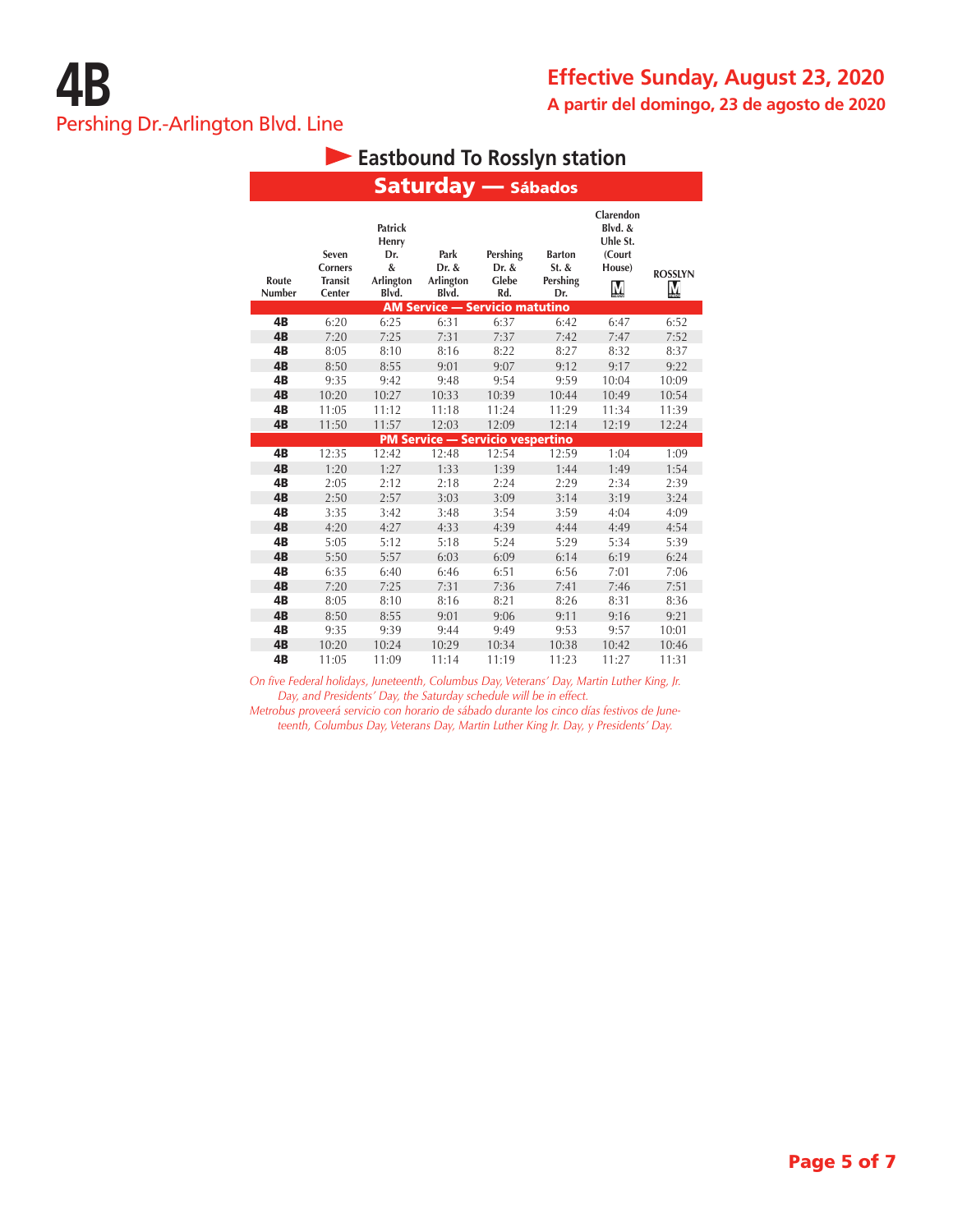# **Westbound To Seven Corners Transit Center**

 $S = 4$ 

|                 |              |                                                          | Jatul ua y                                |                                                                           | sapauos                             |                                                           |                                                            |
|-----------------|--------------|----------------------------------------------------------|-------------------------------------------|---------------------------------------------------------------------------|-------------------------------------|-----------------------------------------------------------|------------------------------------------------------------|
| Route<br>Number | Rosslyn<br>M | Wilson<br>Blvd. &<br>Veitch St.<br>(Court<br>House)<br>M | <b>Barton</b><br>St. &<br>Preshing<br>Dr. | Pershing<br>Dr. &<br>Glebe<br>Rd<br><b>AM Service - Servicio matutino</b> | Park<br>Dr. &<br>Arlington<br>Blvd. | <b>Patrick</b><br>Henry<br>Dr.<br>&<br>Arlington<br>Blvd. | <b>SEVEN</b><br><b>CORNERS</b><br><b>Transit</b><br>Center |
| 4B              | 7:15         | 7:20                                                     | 7:24                                      | 7:29                                                                      | 7:34                                | 7:40                                                      | 7:43                                                       |
| 4B              | 8:00         | 8:06                                                     | 8:10                                      | 8:15                                                                      | 8:21                                | 8:28                                                      | 8:31                                                       |
| 4B              | 8:45         | 8:51                                                     | 8:55                                      | 9:00                                                                      | 9:06                                | 9:13                                                      | 9:16                                                       |
| 4B              | 9:30         | 9:36                                                     | 9:40                                      | 9:45                                                                      | 9:51                                | 9:58                                                      | 10:01                                                      |
| 4B              | 10:15        | 10:21                                                    | 10:25                                     | 10:30                                                                     | 10:36                               | 10:43                                                     | 10:46                                                      |
| 4B              | 11:00        | 11:07                                                    | 11:12                                     | 11:17                                                                     | 11:23                               | 11:31                                                     | 11:35                                                      |
| 4B              | 11:45        | 11:52                                                    | 11:57                                     | 12:02                                                                     | 12:08                               | 12:16                                                     | 12:20                                                      |
|                 |              |                                                          |                                           | <b>PM Service - Servicio vespertino</b>                                   |                                     |                                                           |                                                            |
| 4B              | 12:30        | 12:37                                                    | 12:42                                     | 12:47                                                                     | 12:53                               | 1:01                                                      | 1:05                                                       |
| 4B              | 1:15         | 1:22                                                     | 1:27                                      | 1:32                                                                      | 1:38                                | 1:46                                                      | 1:50                                                       |
| 4B              | 2:00         | 2:07                                                     | 2:12                                      | 2:17                                                                      | 2:23                                | 2:31                                                      | 2:35                                                       |
| 4B              | 2:45         | 2:52                                                     | 2:57                                      | 3:02                                                                      | 3:08                                | 3:16                                                      | 3:20                                                       |
| 4B              | 3:30         | 3:37                                                     | 3:42                                      | 3:47                                                                      | 3:53                                | 4:01                                                      | 4:05                                                       |
| 4B              | 4:15         | 4:22                                                     | 4:27                                      | 4:32                                                                      | 4:38                                | 4:46                                                      | 4:50                                                       |
| 4B              | 5:00         | 5:07                                                     | 5:12                                      | 5:17                                                                      | 5:23                                | 5:31                                                      | 5:35                                                       |
| 4B              | 5:45         | 5:52                                                     | 5:57                                      | 6:02                                                                      | 6:08                                | 6:16                                                      | 6:20                                                       |
| 4B              | 6:30         | 6:37                                                     | 6:42                                      | 6:47                                                                      | 6:53                                | 7:01                                                      | 7:05                                                       |
| 4B              | 7:15         | 7:21                                                     | 7:25                                      | 7:30                                                                      | 7:36                                | 7:43                                                      | 7:46                                                       |
| 4B              | 8:00         | 8:06                                                     | 8:10                                      | 8:15                                                                      | 8:21                                | 8:28                                                      | 8:31                                                       |
| 4B              | 8:45         | 8:51                                                     | 8:55                                      | 9:00                                                                      | 9:06                                | 9:13                                                      | 9:16                                                       |
| 4B              | 9:30         | 9:36                                                     | 9:40                                      | 9:44                                                                      | 9:49                                | 9:55                                                      | 9:58                                                       |
| 4B              | 10:15        | 10:21                                                    | 10:25                                     | 10:29                                                                     | 10:34                               | 10:40                                                     | 10:43                                                      |
| 4B              | 11:00        | 11:06                                                    | 11:10                                     | 11:14                                                                     | 11:19                               | 11:25                                                     | 11:28                                                      |

*On five Federal holidays, Juneteenth, Columbus Day, Veterans' Day, Martin Luther King, Jr. Day, and Presidents' Day, the Saturday schedule will be in effect.*

*Metrobus proveerá servicio con horario de sábado durante los cinco días festivos de Juneteenth, Columbus Day, Veterans Day, Martin Luther King Jr. Day, y Presidents' Day.*